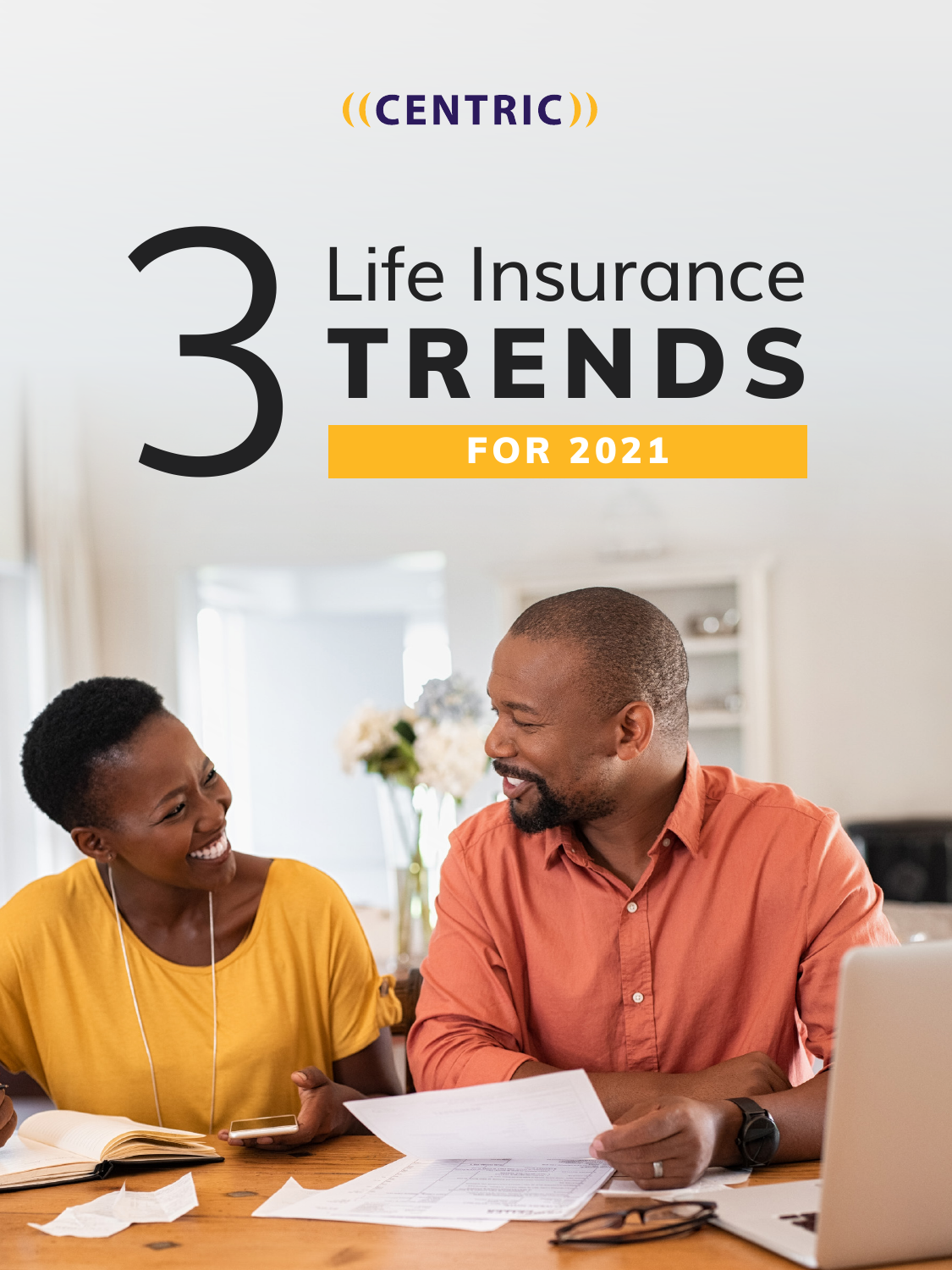

#### **Increased Consumer Demand for Life Insurance Products**

Since the onset of the pandemic, consumer interest in life insurance has *increased*.



of consumers shopping for life insurance say they are shopping because of COVID-19.

of consumers shopping for life insurance feel they do not have enough coverage and are looking for more due to COVID-19.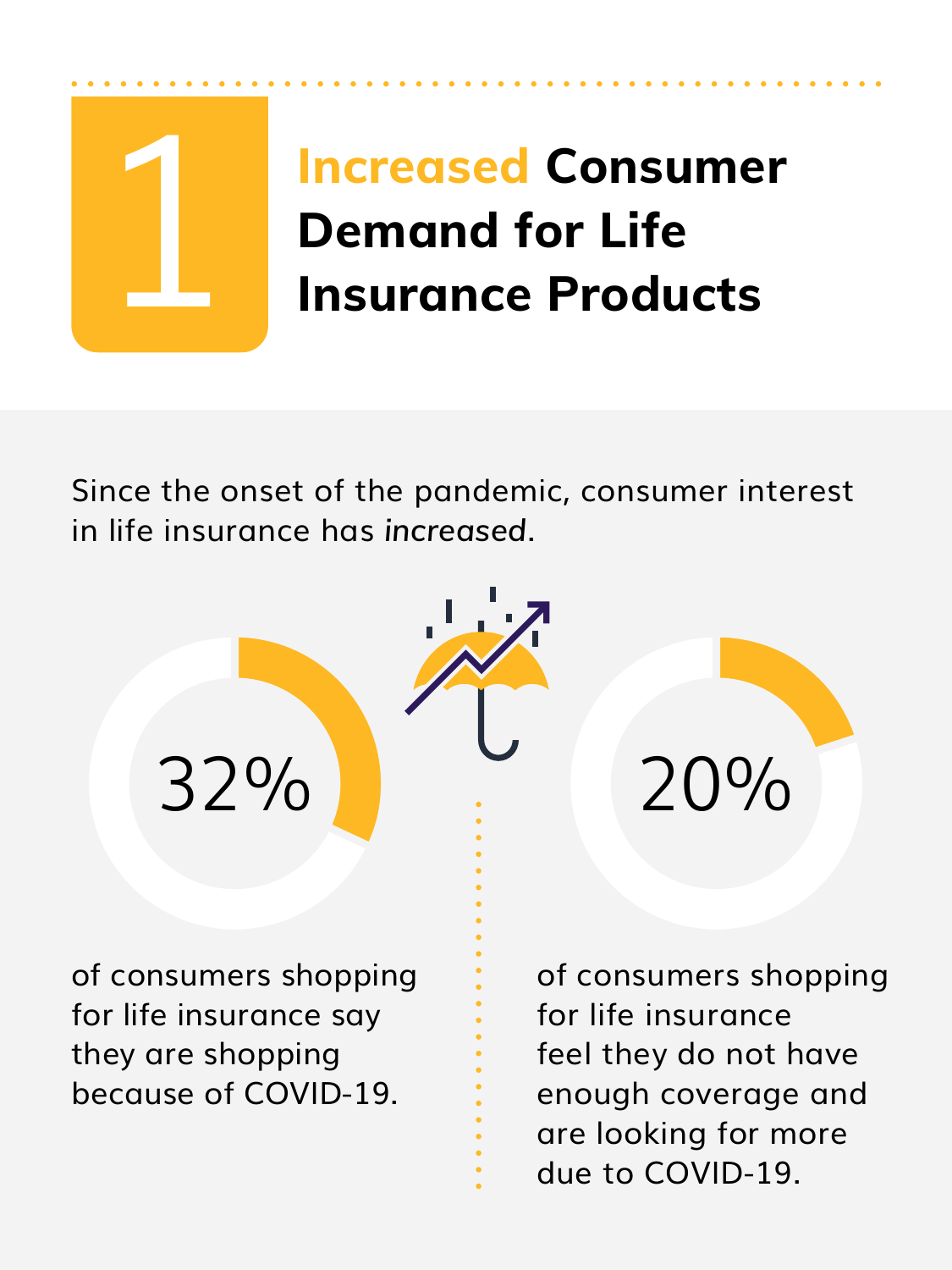# 2

#### **Accelerating Digital Agendas to Meet Consumer Expectations**

Coronavirus restrictions and developments in technology have transformed consumers' expectations of life insurance providers. Continuing to accelerate digital agendas will help the industry meet consumers where they are — behind their computers and smartphones:



of customers have made purchases solely in person since the pandemic began.



of customers have purchased through a hybrid-with-an-onlineelement during COVID-19.